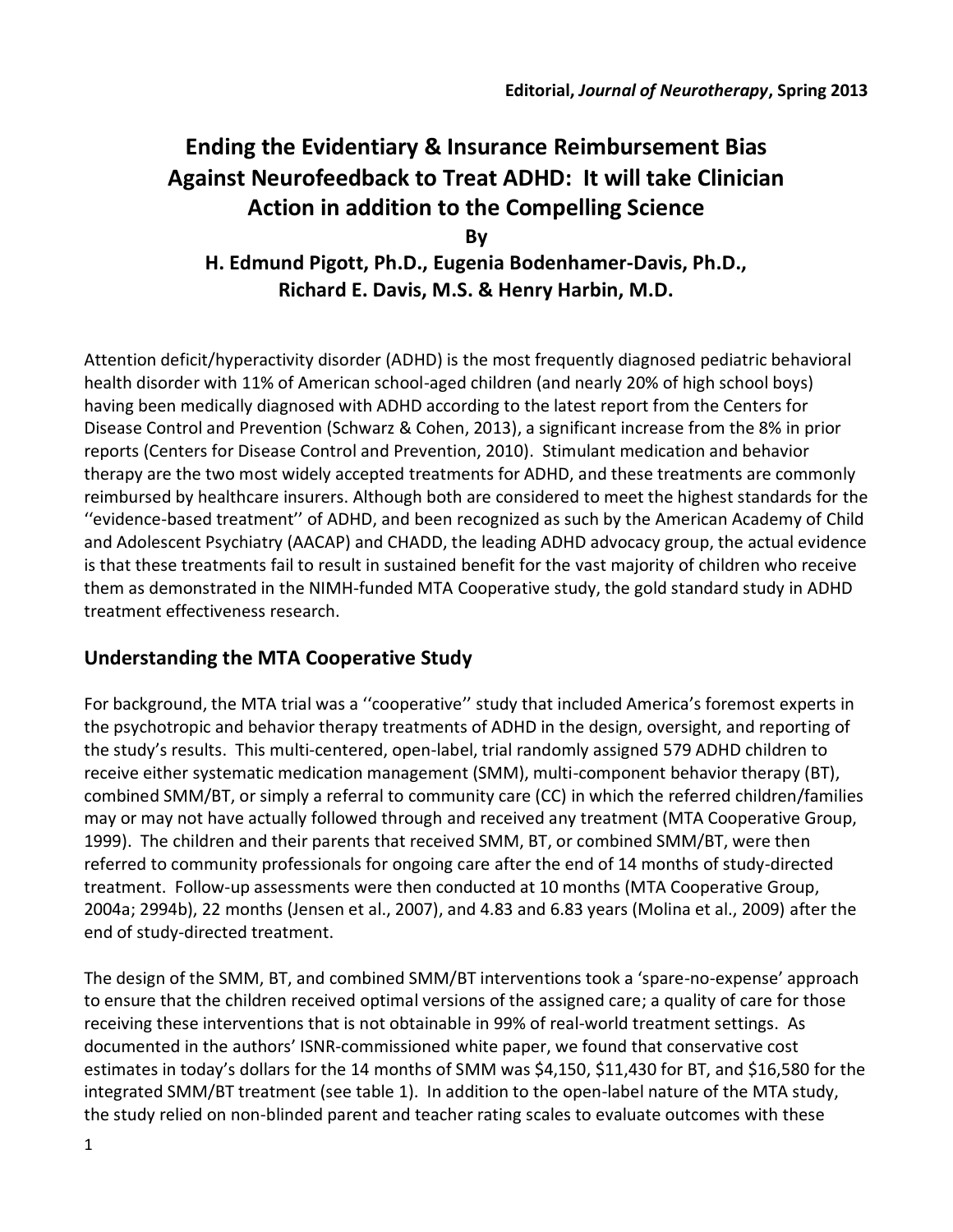raters systematically involved in the SMM, BT, and SMM/BT treatments (but not for those children referred to CC) thereby inflating the initial reports of outcomes from said treatments in relationship to CC (Hammond, 2011). Despite this built-in inflationary bias in the reporting of BT, SMM, and SMM/BT outcomes relative to CC, our review of the five initial and follow-up MTA outcome articles found:

- Multi-component BT failed to result in any significant reduction in core ADHD symptoms beyond those achieved by subjects who had simply been referred to CC;
- Combined SMM/BT failed to separate from SMM on any direct comparison of the primary ADHD outcomes at the end of study-directed treatment and all follow-up assessments. In several secondary analyses, there was modest evidence that at the end of study-directed treatment (but not in the follow-up assessments) the children in the combined SMM/BT group did somewhat better than those receiving only SMM;
- While both SMM and SMM/BT separated from BT and CC on the primary ADHD outcomes at the end of study-directed treatment, their effect size was cut in half (.6 to .3) at the 10-month followup assessment and disappeared entirely in the 22-month, and 4.83 and 6.83 year follow-up assessments thereby making it difficult to argue that 14 months of comprehensive behavior therapy, either alone or in combination with SMM, conferred any advantages to the children assigned to these exceedingly costly and time-intensive interventions;
- Even after 14 months of free intensive multi-component BT combined with SMM followed by referral to community-based professionals for continuing care, ADHD was found to be an ongoing debilitating illness and the societal costs that are associated with it included 10.4% of such 'optimally-treated' children requiring psychiatric hospitalization one or more times during followup. The psychiatric hospitalization rate for those receiving multi-component BT without medication was even higher at 12.3%. Surprisingly though, only 8.3% of those who had simply been referred to community care required psychiatric hospitalization during follow-up, and many of these children received little to no actual treatment for their ADHD; certainly not the 14 months of high-cost and optimally-administered 'evidence-based' treatments that the other subjects received; and
- The study authors concluded, "Finally, a previous analysis of the MTA data through 3 years did not provide evidence that subject selection biases toward medication use in the follow-up period accounted for the observed lack of differential effects. Thus, although the MTA data provided strong support for the acute reduction of symptoms with intensive medication management, these long-term follow-up data fail to provide support for long-term advantage of (continued) medication treatment beyond 2 years for the majority of children" (Molina et al., 2009).

Given the findings from this seminal study, the evidence is clear that even gold-plated versions of these commonly recognized and reimbursed 'evidence-based' treatments fail to result in sustained benefit for the vast majority of ADHD children who receive them. It is therefore disappointing that while both AACAP and CHADD vigorously endorse stimulant medication and behavior therapy as the two leading evidence-based treatments for ADHD, these organizations fail to acknowledge the troubling findings from the MTA study that expose the profound inadequacies of these treatments.

## **Neurofeedback as an Evidence-Based Treatment for ADHD**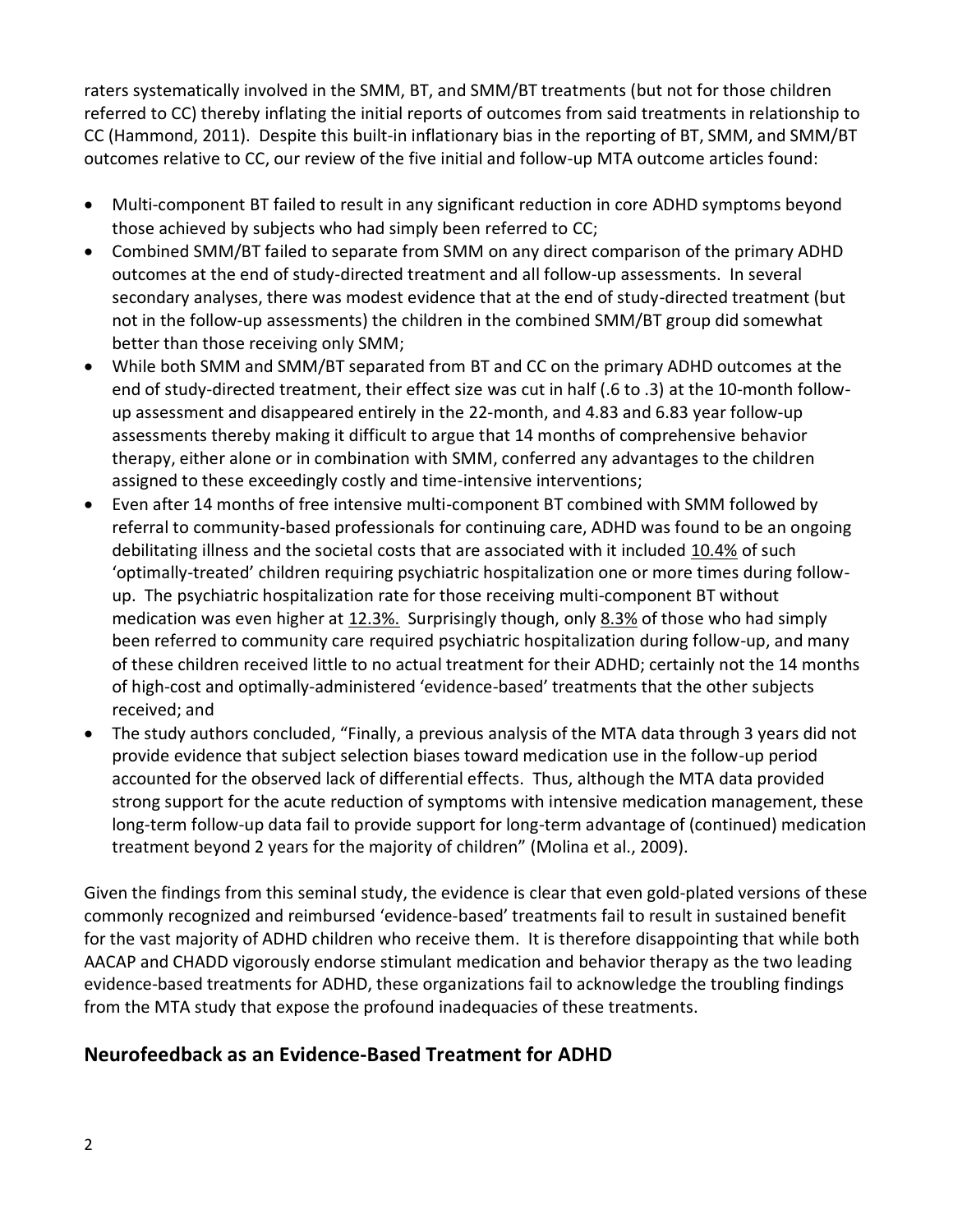Neurofeedback (NFB) is a form of behavior therapy with over 40 years of basic and applied research combining real-time measurement of neuronal electrical activity with the scientifically-established principles of operant conditioning to teach trainees how to better self-regulate brain functioning. As such, NFB is uniquely suited to treat the neuronal dysregulation that is common in people diagnosed with ADHD.

Beginning in the early-1960s, neuroscientists demonstrated that decreases in the motor activity of cats was associated with increased 12-16hz neuronal electrical activity in the sensorimotor cortex, an activity pattern that Professor Barry Sterman named the sensorimotor rhythm (SMR). Professor Sterman and his colleagues found that when hungry cats were fed contingent upon the increase in SMR activity, the cats "became very alert" and displayed "an almost intense cessation of movement;" behaviors seldom seen in children with ADHD (Sterman & Wyrwicka, 1967). Building on Dr. Sterman's findings, in the mid-1970s using a scientifically rigorous research design in which both the child subjects and raters of ADHD behaviors were blind to the experimental condition and the children acted as their own experimental controls, Drs. Lubar and Shouse demonstrated both 1) the functional relationship between SMR and the manifestation of the core behaviors associated with ADHD and 2) that through real-time feedback of SMR activity levels paired with operant conditioning, children diagnosed with ADHD learned to self-regulate SMR with the resulting improvements or worsening in their core ADHD symptoms based on whether they were being reinforced to increase or decrease their level of SMR (Lubar & Shouse, 1976; Shouse & Lubar, 1979).

Building on the neuroscience research foundation provided by Professors Barry Sterman and Joel Lubar, NFB's evidence-base has continued to grow with over 50 peer-reviewed articles published to date documenting its effectiveness in treating ADHD's core symptoms. Our ISNR paper reviews in detail the controlled studies published during the past decade evaluating NFB's effectiveness in treating children and adolescents with ADHD. Our review documents that not only has NFB been found to be superior to a variety of experimental control group conditions, but also in three studies NFB was found to be equivalent to stimulant medication in treating the core symptoms of ADHD. Furthermore, we found five studies that assessed whether or not NFB resulted in sustained benefits after treatment ended, including two studies with two-year follow-up assessments. In each of these follow-up assessments, the gains from NFB were maintained after treatment had ended and in one study had increased further during the two-year follow-up such that half of the children no longer meet the diagnostic criteria for ADHD (Gani, Birbaumer, & Strehl, 2008).

In contrast to the positive reports of sustained benefit following termination of NFB treatment, stimulant medications' beneficial effects commonly cease when the medication is stopped, and as found in the MTA Cooperative study, the authors concluded that there was no evidence to support the "long-term advantage of (continued) medication treatment beyond 2 years for the majority of children" (Molina et al., 2009). Similarly, a 2010 Australian government-funded study of the long-term outcomes from stimulant medication treatment found no significant differences in outcomes for ADHD youth based on medication status (Smith et al., 2010). Finally, the just published results from the NIMH-funded Preschool Attention-Deficit/Hyperactivity Disorder Treatment Study (PATS) found that "medication status during follow-up, on versus off, did not predict symptom severity" and despite optimal parent training and systematic medication management at the study's outset, the authors concluded that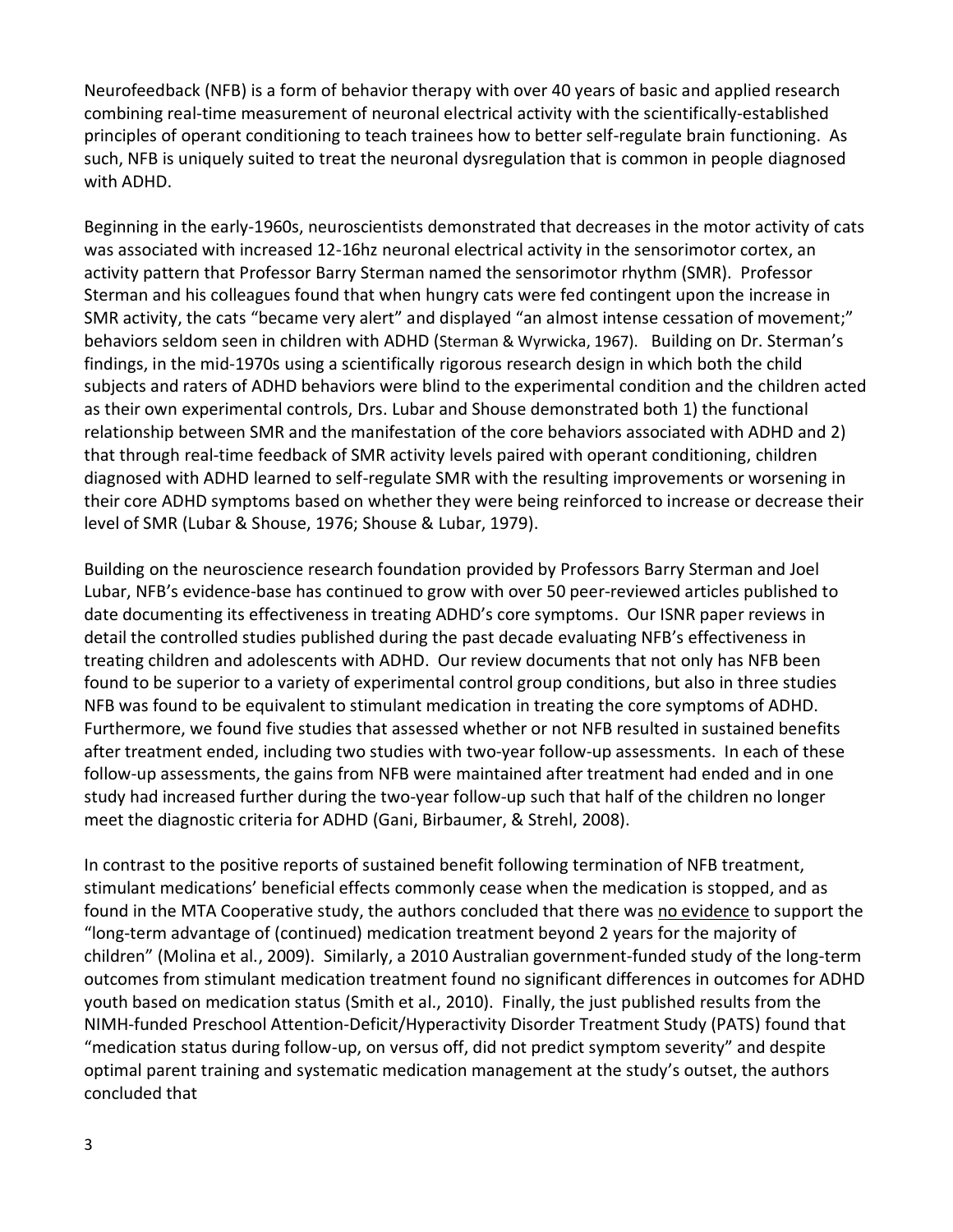"ADHD in preschoolers is a relatively stable diagnosis over a 6-year period. The course is generally chronic, with high symptom severity and impairment, in very young children with moderate-to-severe ADHD, despite treatment with medication. Development of more effective ADHD intervention strategies is needed for this age group" (Riddle et al., 2013).

So while the MTA, PATS, and Australian study findings, along with 50 years of research and clinical practice, clearly document the short-term effectiveness of stimulants, these large taxpayer-funded studies have each failed to find any evidence of sustained benefits from taking these medications; and the long-term risks from taking them are still not fully known. Furthermore even during the near-term, one-third or more of children do not respond adequately to ADHD medications and/or have significant adverse side-effects from them, heightening further the need for effective treatment alternatives that are made widely accessible through insurance coverage.

Besides the findings from our review, independent evaluations of NFB's evidence-base increasingly validate NFB's effectiveness in treating the core symptoms of ADHD. A recent 2012 meta-analysis found NFB to be more than twice as effective in treating the core symptoms of ADHD, with an average weighted effect size of .21 compared to effect sizes of only .09 or less for the other six included treatments, with working memory training, behavior modification, school-based behavior therapy, behaviorally-based parent training, and behavioral self-monitoring treatments each having negative effect sizes compared to the control group conditions. The negative effect size findings prompted the authors to conclude that these five commonly-utilized—and often insurance reimbursed—treatments for ADHD "cannot be deemed to be efficacious" (Hodgson, Hutchinson, & Denson, 2012). This metaanalysis did not even include four recent controlled NFB studies, each finding NFB to be a highly effective treatment for ADHD and involving a total of 301 ADHD child and adolescent subjects, because these studies were published after the cut-off date for study inclusion. Furthermore in October 2012, the company that maintains the American Academy of Pediatrics' ranking of research support for psychosocial treatments awarded NFB the highest level of evidence-based support for the treatment of ADHD (PracticeWise, 2012).

## **Confronting Evidentiary Bias**

In the appendix to our ISNR paper, the first author addresses in detail the critics of NFB, the most longstanding and prominent of which is Russell Barkley (Barkley, 1992; Loo & Barkley, 2005). In their 2005 review article, Drs. Loo and Barkley state that for NFB to be considered a "legitimate treatment" it must not only be found effective but it also must be demonstrated in "studies that are scientifically rigorous" that:

- "Changing the EEG is the mechanism of change in ADHD symptoms;"
- The treatment effects must also "generalize to non-treatment settings" and "persist over time;" and furthermore
- "Even with such demonstrations, it must also be shown that treatment is cost effective in managing the symptoms of ADHD relative to the prevailing empirically supported approaches."

4 Logically, if we accept Loo/Barkley's evidentiary standards for NFB, the same standards should be applied to all psychological and pharmaceutical treatments for ADHD in order to minimize bias when evaluating their evidence-base. When applied even-handedly though, the simple fact is that there are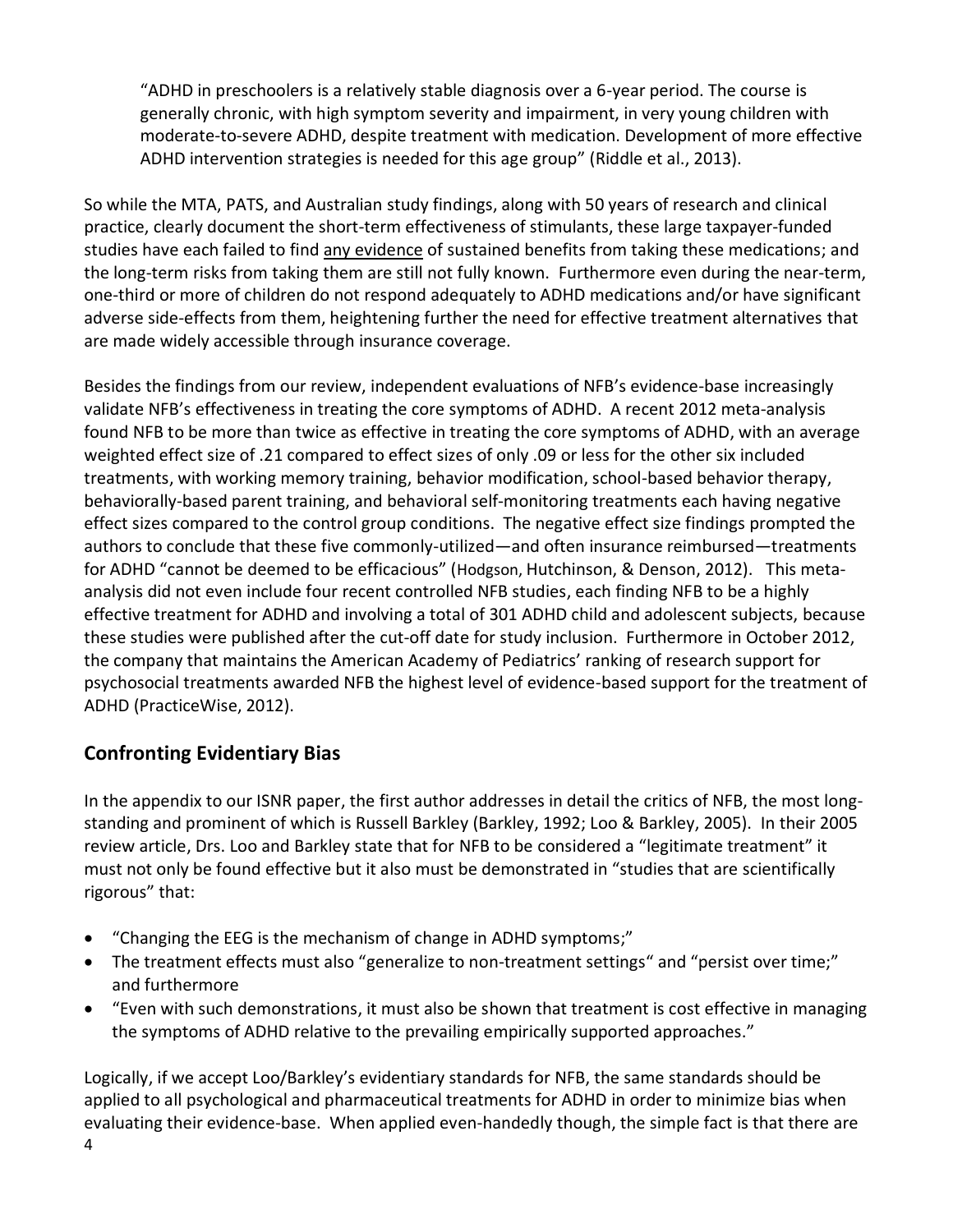no psychosocial OR pharmaceutical treatments for any behavioral health disorder that meet Loo/Barkley's evidentiary standards.

Dr. Barkley, himself, flagrantly violates his own 'treatment legitimacy' standards. Though Barkley has been a strong proponent of stimulant medications to treat ADHD ever since completing his dissertation on this topic in 1977, and receiving near-continuous funding from pharmaceutical companies in the ensuing years, despite billions of dollars spent in 'scientifically rigorous' research over the past 40+ years, we still do not know what are the mechanisms of change from stimulants that account for the observed short-term improvements in ADHD symptoms. Every psychoactive medication has a statement similar to 'presumably works by' or 'is thought to…' when describing an FDA-approved drug's hypothesized 'mechanism of change*,*' yet Barkley fails to hold stimulants to the same evidentiary standard that he asserts is necessary for NFB to meet before it can be considered a legitimate treatment. Take methylphenidate for example, the most commonly prescribed drug for ADHD:

"The mode of therapeutic action in humans is not completely understood, but methylphenidate presumably activates the brain stem arousal system and cortex to produce its stimulant effect. Methylphenidate is thought to block the reuptake of norepinephrine and dopamine…There is neither specific evidence which clearly establishes the mechanism whereby Methylin produces its mental and behavioral effects in children, nor conclusive evidence regarding how these effects relate to the condition of the central nervous system" (FDA website).

Furthermore, it is well-known that the effects of stimulant medications do not 'persist over time' when treatment is stopped. Barkley himself emphasizes this point on his website. Regarding costeffectiveness, medication-based treatment is quite expensive given the fact that in the attempts to sustain effectiveness, people have to take the medication(s) on an ongoing basis, and for many, at ever higher doses &/or with intermittent medication changes and new drug augmentation due to the tolerance effects that commonly develop to the originally prescribed medication(s). This reality is seen in the PATS study. By year 3, an antipsychotic had been added to 8.3% of the preschoolers' medication regimen (mean age, 7.4 years), and by year 6, 12.9% were taking an antipsychotic (mean age, 10.4 years). The loss of efficacy in ADHD medications likely accounts for the majority of the dramatic increase in prescribing antipsychotics to children. In a 2012 article published in Archives of General Psychiatry, Olfson et al. reports that between 1993-1998 and 2005-2009, the rate of antipsychotics prescribed to children increased by over 750% (from 0.24 to 1.83% of all outpatient visits to general practitioners and psychiatrists). Their analysis found that disruptive behavior disorders (primarily ADHD) were the most common diagnoses in children that were prescribed an antipsychotic accounting for 63% of such cases, and that in 54.1% of the outpatient visits, whenever an antipsychotic was prescribed there was also an ADHD medication prescribed to the same child.

The combination of open-ended treatment by medication(s), and the associated physician fees for overseeing the prescribing of these drugs, makes drug-centric treatment for ADHD very expensive with a poor cost-benefit return on investment as demonstrated by the MTA study authors' own conclusion that they found no evidence to support the "long-term advantage of (continued) medication treatment beyond 2 years for the majority of children;" a conclusion identical to that found in the PATS and Australian studies. The simple fact is that the available evidence from these large, taxpayer-funded studies indicates that not only do the effects of stimulant medications not 'persist over time' after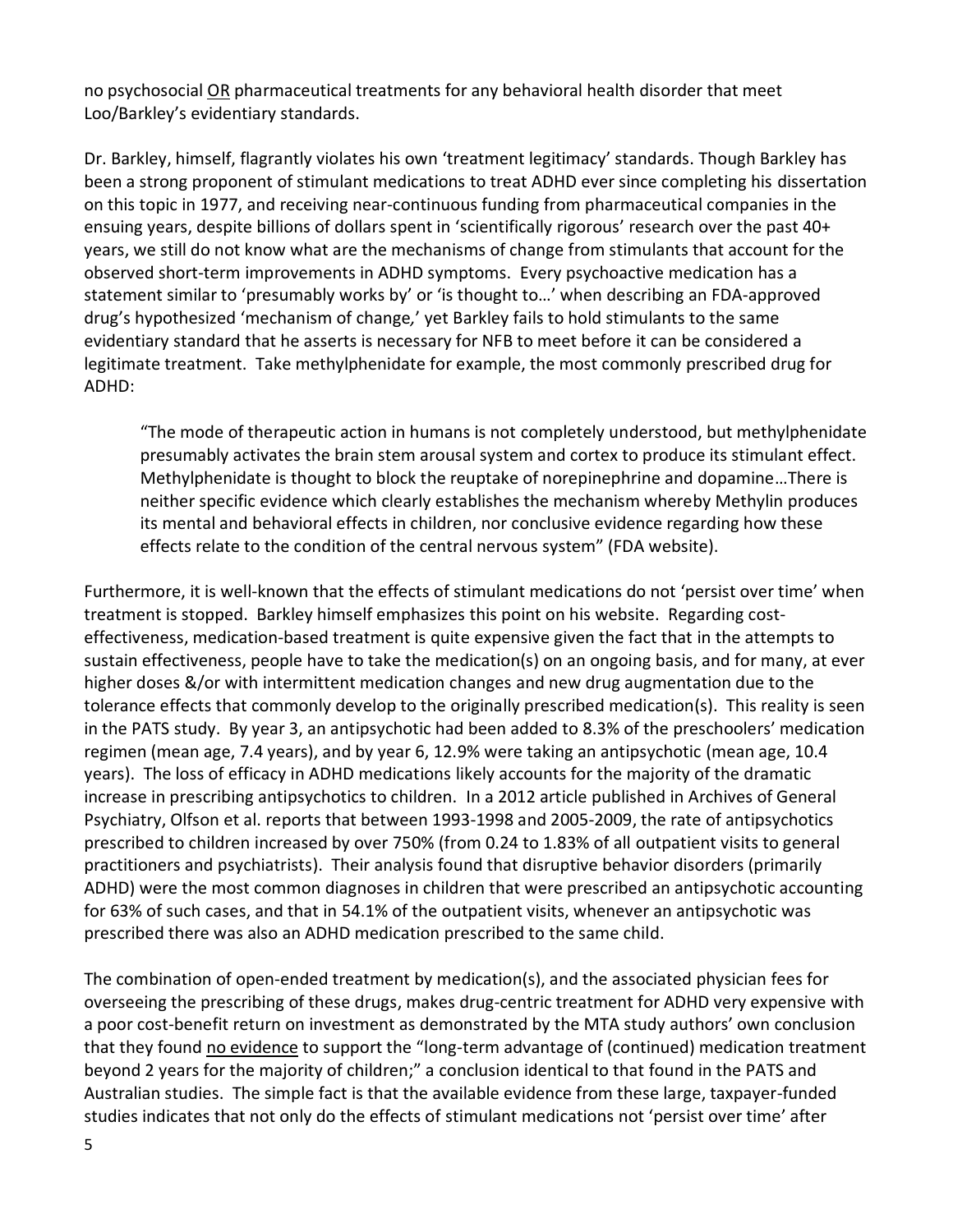treatment is stopped, there is no evidence from these long-term follow-up studies of a sustained benefit even when these drugs continue to be taken for the vast majority of ADHD children and teens.

On the behavior therapy front, behaviorally-based parent training of the type developed by Barkley (1997) and included as one-leg of the multi-component behavior therapy treatment used in the MTA study, and classroom BT, have not been subjected to rigorous controlled trials in which the specific aspects of the interventions were shown to be the mediating mechanisms of change and that the observed changes generalized to other settings and persisted over time. In fact, we know that the effects of such behavioral strategies for ADHD do not generalize to other settings nor persist over time, as even Barkley himself acknowledges on his website stating:

"Psychological treatments, such as behavior modification in the classroom and parent training in child behavior management methods, have been shown to produce short-term benefits in these settings. However, the improvements…do not generalize to other settings that are not included in the management program. Moreover, recent studies suggest, as with the medications discussed above, that the gains obtained during treatment may not last once treatment has been terminated" (Barkley website).

While Barkley among others holds NFB to far higher evidentiary standards than they apply to their preferred 'legitimate treatments*,*' the irony is that neurofeedback comes far closer to meeting these evidentiary standards for the effective treatment of ADHD than either stimulant medications or behavior therapy. As documented in our ISNR paper:

- By using a reversal research design, the very first NFB studies by Lubar and Shouse demonstrated that 'changing the EEG is the mechanism of change in ADHD symptoms' and Barkley conveniently fails to reference these seminal studies in each of his reviews;
- In addition to the initial Lubar studies, Lubar et al (1995) demonstrated that ADHD children who learned to decrease their theta/beta ratios through NFB training showed improvement on multiple outcome measures while non-learners did not improve. Furthermore, there are now seven new studies demonstrating that NFB resulted in protocol-specified 'changes in the EEG' and these improvements in EEG self-regulation persisted when reassessed at 6 months and 2 years after treatment termination with associated sustained improvement in ADHD core symptoms. Additionally, four studies have correlated the extent of changes in subjects' EEG to ADHD symptom improvement and found that those subjects who were most successful in learning to self-regulate their EEG had the greatest improvement in ADHD symptoms thereby providing additional strong evidence that 'changing the EEG is the mechanism of change in ADHD symptoms;'
- In numerous studies, NFB is shown to result in significant improvements in both parent and teacher-rated rated core symptoms of ADHD compared to control group conditions thereby providing strong evidence that unlike behavior therapy, the gains from NFB treatment 'generalize to non-treatment settings' (i.e., both home and school); and finally
- In five follow-up studies, NFB resulted in significant improvement in core ADHD symptoms that were sustained when reassessed at six months and 2 years after treatment termination thereby providing strong evidence that unlike stimulant medications and behavior therapy, the gains from NFB treatment *'*persist over time' following treatment termination**.**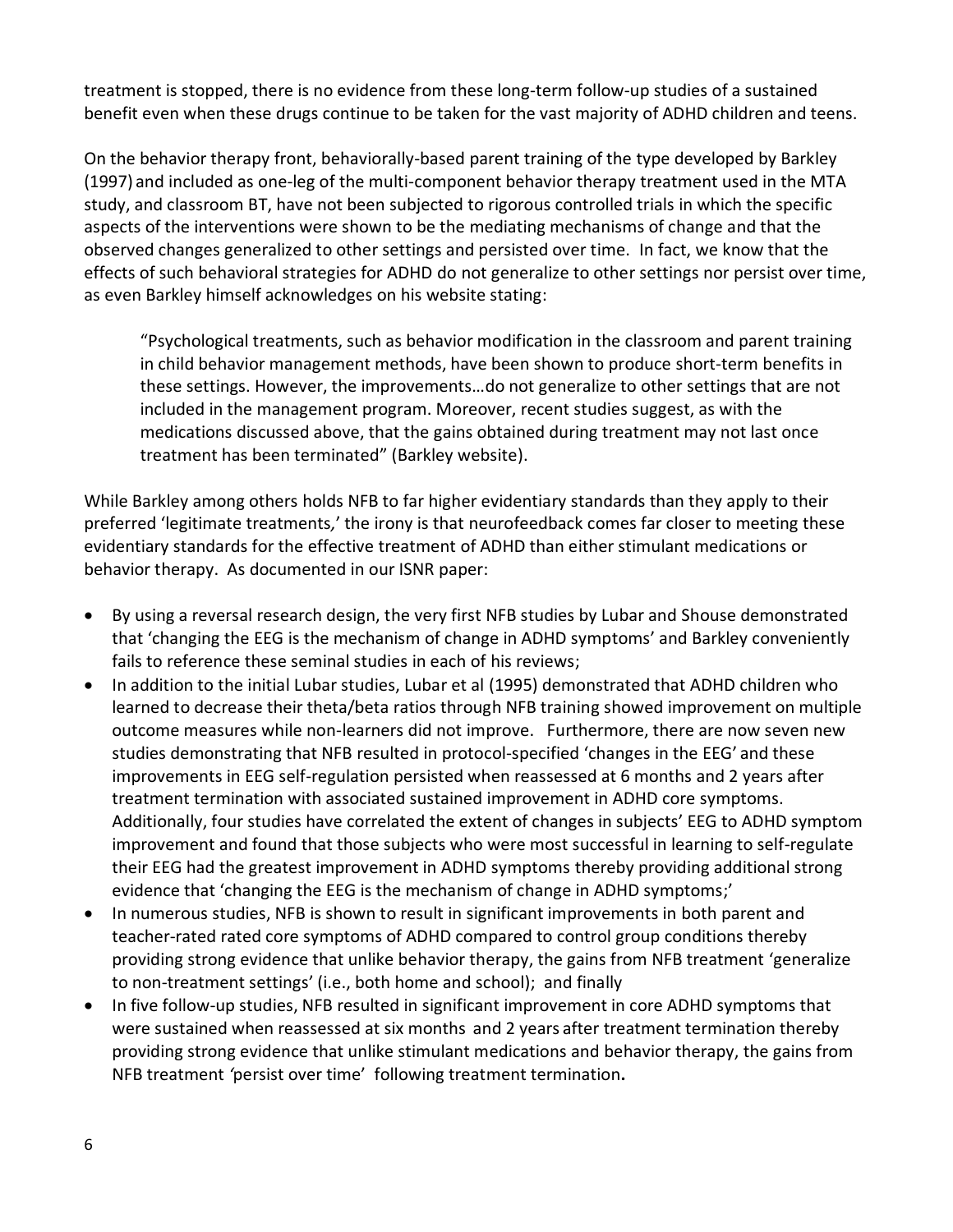Perhaps the most common criticism of NFB research by Barkley and other reviewersis that it has not been demonstrated as efficacious in placebo-controlled 'triple-blinded' trials in which the NFB clinicians, subjects, and outcome raters are blind to whether the subjects were receiving real EEG or sham feedback. Similar to Loo/Barkley though, the authors of these reviews do not apply the same evidentiary standards when evaluating the effectiveness of their preferred treatments. For example Nicholas Lofthouse, the lead author in three of these reviews (Lofthouse, McBurnett, Arnold, & Hurt, 2011; Lofthouse, Arnold, Hersch, & Hurt, 2012; Lofthouse, Arnold , Hersch, Hurt,& Debeus; 2012) identifies BT and cognitive behavior therapy (CBT) as evidence-based treatments for ADHD (Lofthouse et al., 2011) while asserting that NFB fails to achieve this designation; yet neither of these treatments have ever been shown to be effective in placebo-controlled studies in which the treating clinician was blind to the experimental condition. In fact, it is widely recognized that these learning-based treatments are not suitable for such research designs because it is impossible to blind the clinician to the treatment condition. In research on learning-based treatments, the clinician follows behaviorallybased treatment procedures to optimize the targeted skills for learning and this cannot be done using blind clinicians. The same is true for NFB since it is the operant conditioning of the EEG and requires a trained clinician to maximize the learning effect by monitoring and ensuring that the desired brainwave pattern is in fact being reinforced. NFB is not analogous to a pill in which one can evaluate its effectiveness by simply comparing it to an inert/sugar pill version of it. NFB is a learning-based treatment, and like other forms of behavior therapy, requires oversight by a skilled clinician to ensure that the desired brainwave pattern is in fact being learned.

Advocates, such as Lofthouse, Eugene Arnold, and their Ohio State colleagues, for blinding clinicians to the treatment condition typically cite the availability of auto-thresholding NFB software that minuteto-minute resets the reinforcement threshold using "fuzzy logic based on the immediately preceding EEG" since such software does not "require a 'NF coach' to guide trainees" (Arnold et al., 2012). The logic of these advocates though is indeed fuzzy and displays a profound lack of understanding on their part to the most basic principles of operant conditioning on which NFB is based. As emphasized in an article co-authored by many of NFB's leading experts including Drs. Sterman and Lubar, "the learning principle of shaping is completely violated in the auto-thresholding procedure" since

"If the learner begins to fatigue, lose interest, or even stop actively participating in the training, the reward signals continue to be provided irrespective of whether they are producing the desired behavior. They are, in fact, being rewarded for only changing the (EEG) behavior based on the previous averaged time period, which may not be an actual change from the starting behavior point. Even worse, it may actually be in the opposite direction than the desired training parameter" (Sherlin et al., 2011).

Given the inherent problems of applying to NFB a research methodology that is not suited for learningbased treatments, the onus is on the advocates of blinding NFB clinicians to first demonstrate that:

- There is an equivalent level of success in subjects learning to self-regulate the targeted EEG when comparing non-blinded to blinded clinicians overseeing the NFB training;
- The sham feedback is in fact shown to be inert on the targeted EEG pattern that is the focus of training in the NFB group; and furthermore
- If the researchers deviate from accepted NFB best practices by using methodologies such as autothresholding, they need to first demonstrate that these procedures result in equivalent or superior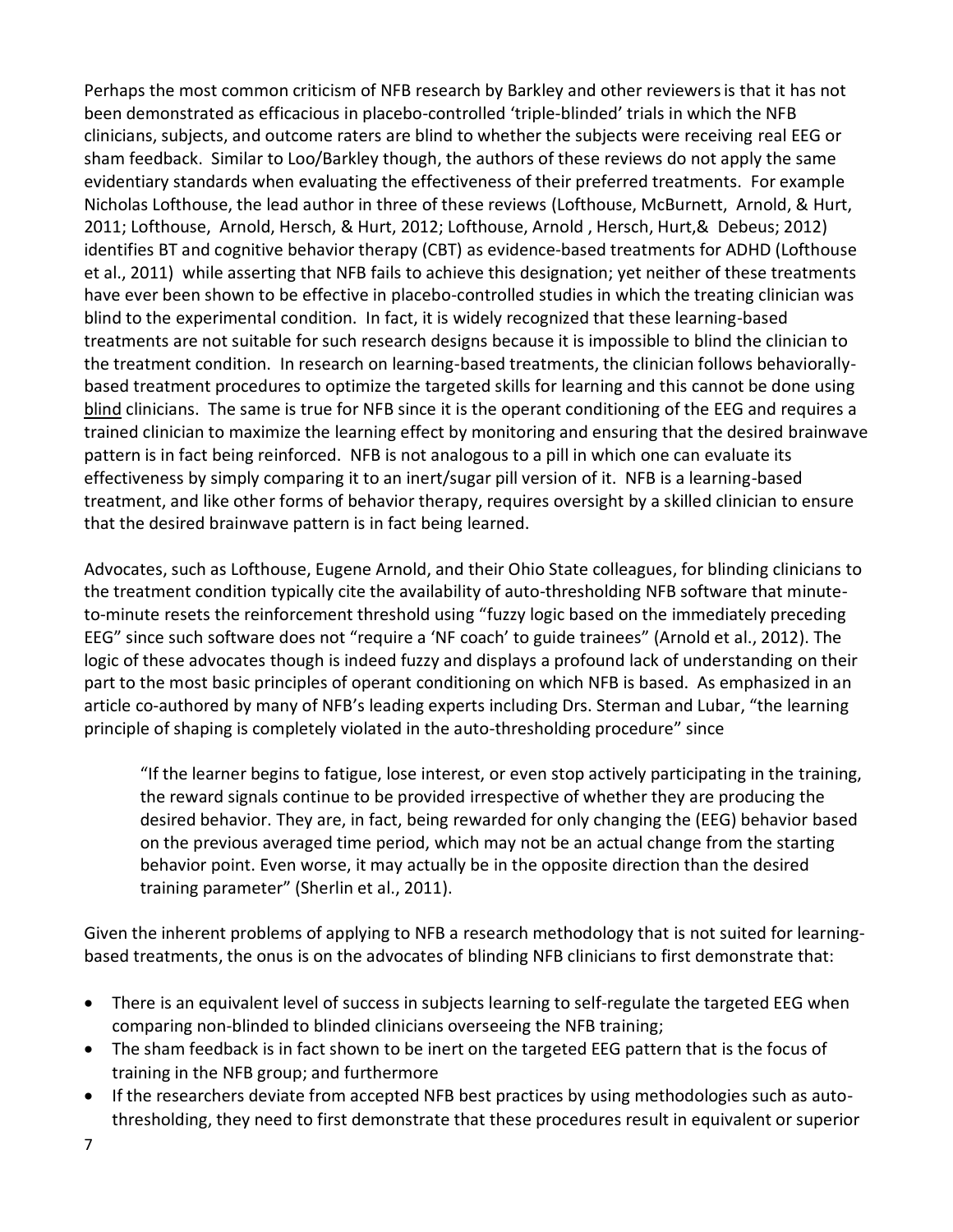effects on the targeted EEG as do those NFB practices that have proven effective in over 40 years of research.

Furthermore, while we acknowledge the importance of blinding raters to the treatment condition when assessing outcomes, NFB's critics routinely fail to acknowledge the common breaking-of-theblind in 'gold standard' placebo-controlled psychotropic drug trials. As Harvard Professor Irving Kirsch documents (2009), the blind is routinely broken in placebo-controlled studies by both the physicians overseeing treatment and the experimental subjects due to the informed consent process in which the subjects (and if underage, the subjects' parents) are given a detailed description of potential sideeffects which are then reported to the physicians during the ongoing study visits. High rates of sideeffects are common in psychotropic medications; particularly fast-acting stimulant drugs with their frequent side-effects of insomnia, loss of appetite, dizziness, headaches, and stomachaches among other side effects. As Professor Kirsch documents, the often marginal (if any) superiority of the active medication over the inert placebo commonly disappears when an active placebo is used; that is, a placebo that produces side-effects similar to the study medication and thereby reducing the incidence of breaking-the-blind. Little wonder then that side-effect producing placebos are virtually never used in the gold standard 'double-blind placebo-controlled' drug trials.

It is troubling that published reviews by authors without any NFB expertise, demonstrate clear bias by holding NFB to far-higher evidentiary standards than the treatments they advocate for as being 'evidence-based.' Furthermore, the authors of these reviewers consistently fail to acknowledge the MTA study findings that expose the profound inadequacies of even optimized versions of their preferred treatments. The 2012 meta-analysis of non-pharmacological ADHD treatments, which applied the same standard of scientific rigor across treatments necessary for study inclusion, did not even include Drs. Lofthouse and Arnolds' 'evidence-based' CBT in its analysis—*since no such CBT study exists that met their scientific standards for inclusion*—NONE. Similarly, the independent evidencebased rankings completed for the American Academy of Pediatrics gave CBT a Level 5, NO SUPPORT ranking for treating ADHD compared to a Level 1, HIGHEST SUPPORT ranking for NFB; yet Drs. Lofthouse and Arnold assert that CBT is an evidence-based treatment for ADHD (Lofthouse et al., 2011), a baseless assertion with no research support, while their reviews deny this designation for neurofeedback and thereby display their profound evidentiary bias in how they evaluate treatments.

## **The Need for Clinician Action to End Insurance Reimbursement Bias**

While NFB's science is compelling, particularly when evaluated even-handedly according to the same evidentiary standards as other learning-based treatments, it will take clinician action to end the insurance reimbursement bias against it in America. Starting in 2011, ISNR's board sponsored the development of a clinician toolkit to support such an effort by the first and fourth authors. The toolkit includes letter templates for both in and out-of-network NFB clinicians, and those they treat, to use in appealing the denial of coverage for neurofeedback. These letter templates incorporate key provisions of the Paul Wellstone and Pete Domenici Mental Health Parity and Addiction Equity Act of 2008 ("the Parity Act"). For example, the Parity Act prohibits insurers from applying a higher level of scientific evidence to mental health and substance abuse treatments than those applied to commonly reimbursed medical procedures. In this regard, an analysis of 2,711 practice recommendations in cardiology found that only 11% were based on evidence from more than one randomized controlled trial (RCT) while 48% were based simply on expert opinion, case studies, or standards-of-care (Pierluigi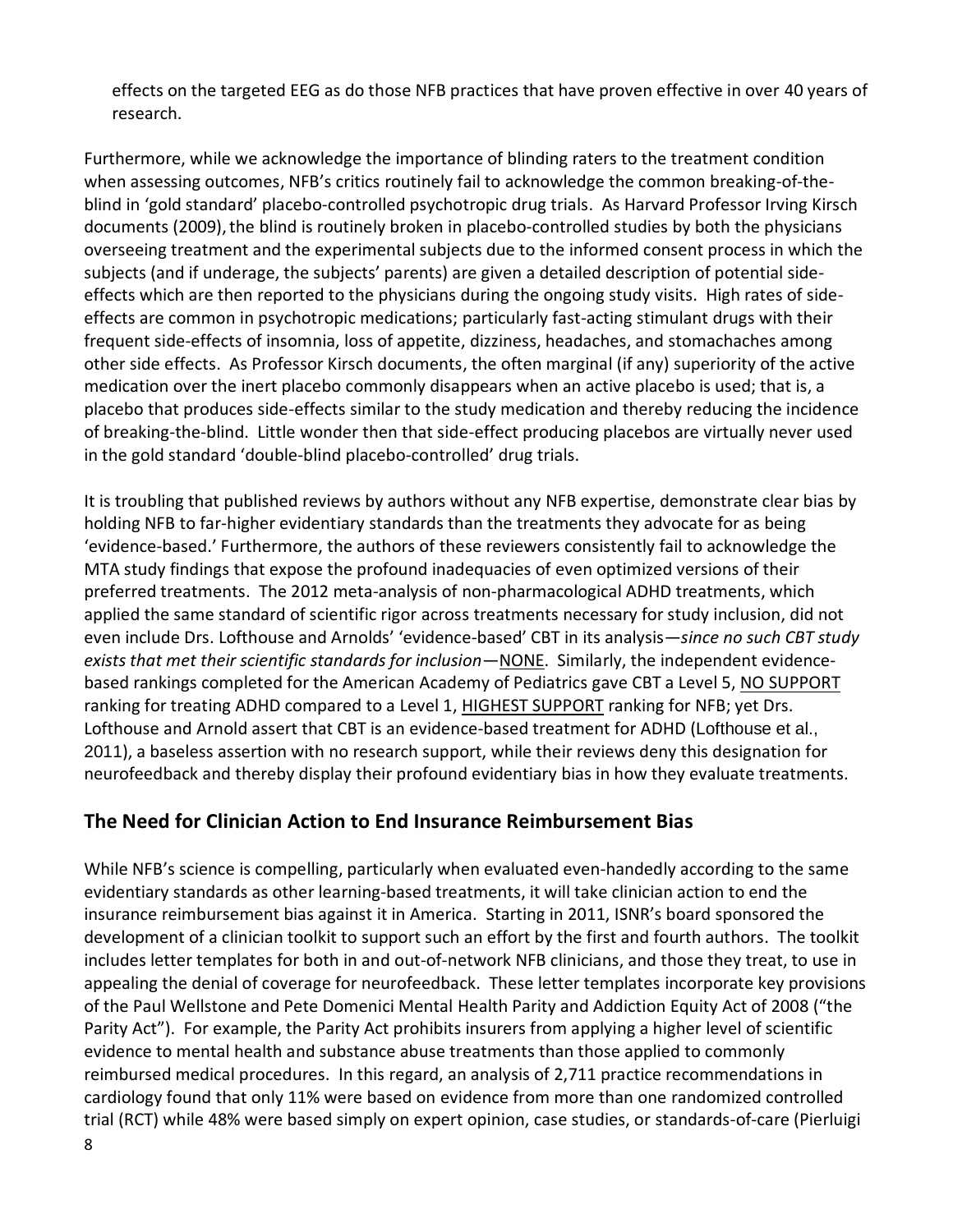et al., 2009). Similarly, a 2011 analysis of the levels of evidence behind the Infectious Diseases Society of America's practice guidelines found that only 14% were based on evidence supported by RCTs, whereas more than half (55%) were supported only by expert opinion (Lee & Vielemeyer, 2011). As made clear in the appeal letter templates (and documented in our ISNR review), neurofeedback has far more evidentiary support than most commonly reimbursed medical procedures. These letter templates also incorporate aspects of the Parity Act's regulatory procedures designed to ensure compliance by insurers. The Parity Implementation Coalition (PIC, a coalition of 13 national Mental Health and Substance Use Disorder provider and consumer advocacy groups) have been working to improve the enforcement of the parity law and has advocated for a Final Regulation that will close some loop holes in the current Interim Final Regulation (IRF) which was issued in 2010. In January 2013, the Obama administration announced that it would promulgate a final rule in a few months. PIC has found that providers and consumers who appealed denial decisions by referencing the parity law have won numerous appeals based on the IFR and parity statute. PIC expects that with the issuance of the final rule, enforcement will improve further. The ISNR-commissioned evidence review should be a major asset in proving that insurance companies that label NFB as experimental are applying a more restrictive standard to this effective treatment as compared to many of their commonly reimbursed medical and surgical treatments.

The Affordable Care Act (ACA) provides an additional avenue to secure reimbursement for NFB in that it mandates the right of external review if the insurer denies coverage after internal appeal. This right provides additional leverage in securing NFB coverage since ACA mandates that insurers must pay for these independent external reviews (which are not cheap) regardless of the external review's decision. By making clear how the medical necessity criteria are not being applied even-handedly, combined with the MTA, PATS, and Australian studies' documentation of the poor long-term outcomes from the currently reimbursed ADHD treatments, the toolkit's letters should significantly increase the likelihood of having coverage denials overturned when externally reviewed thereby making insurers pay twice for their bias, and ultimately change their discriminatory reimbursement policies which harm ADHD children by paying only for inferior care.

## **Conclusion:**

In reviewing pharmacotherapy's current status, psychiatrist and NIMH Director Dr. Thomas Insel noted that repeatedly in NIMH-funded comparative effectiveness studies, second-generation antidepressants, mood stabilizers, and antipsychotics have been found to be no better than their firstgeneration cousins from the 1950s and 60s; and despite the dramatic increased use of these secondgeneration drugs, he stated there is "no evidence that the morbidity or mortality of mental disorders has dropped substantially in the past decades." In a moment of clarity, Dr. Insel then went on to state, "The unfortunate reality is that current medications help too few people to get better and very few people to get well" (Insel, 2009).

While Dr. Insel's acknowledgement of the 50+ year failure to improve outcomes from psychotropic treatment was largely based on the numerous studies finding no difference in outcomes from first and second-generation medications (other than differences in side effect profiles); this same conclusion clearly applies to ADHD ones as well. Given Dr Insel's comments (which reflect the views of many in the research and clinical community of the significant limitations resulting from relying exclusively on psychopharmacological treatments), it was surprising to read NIMH's conclusions drawn from the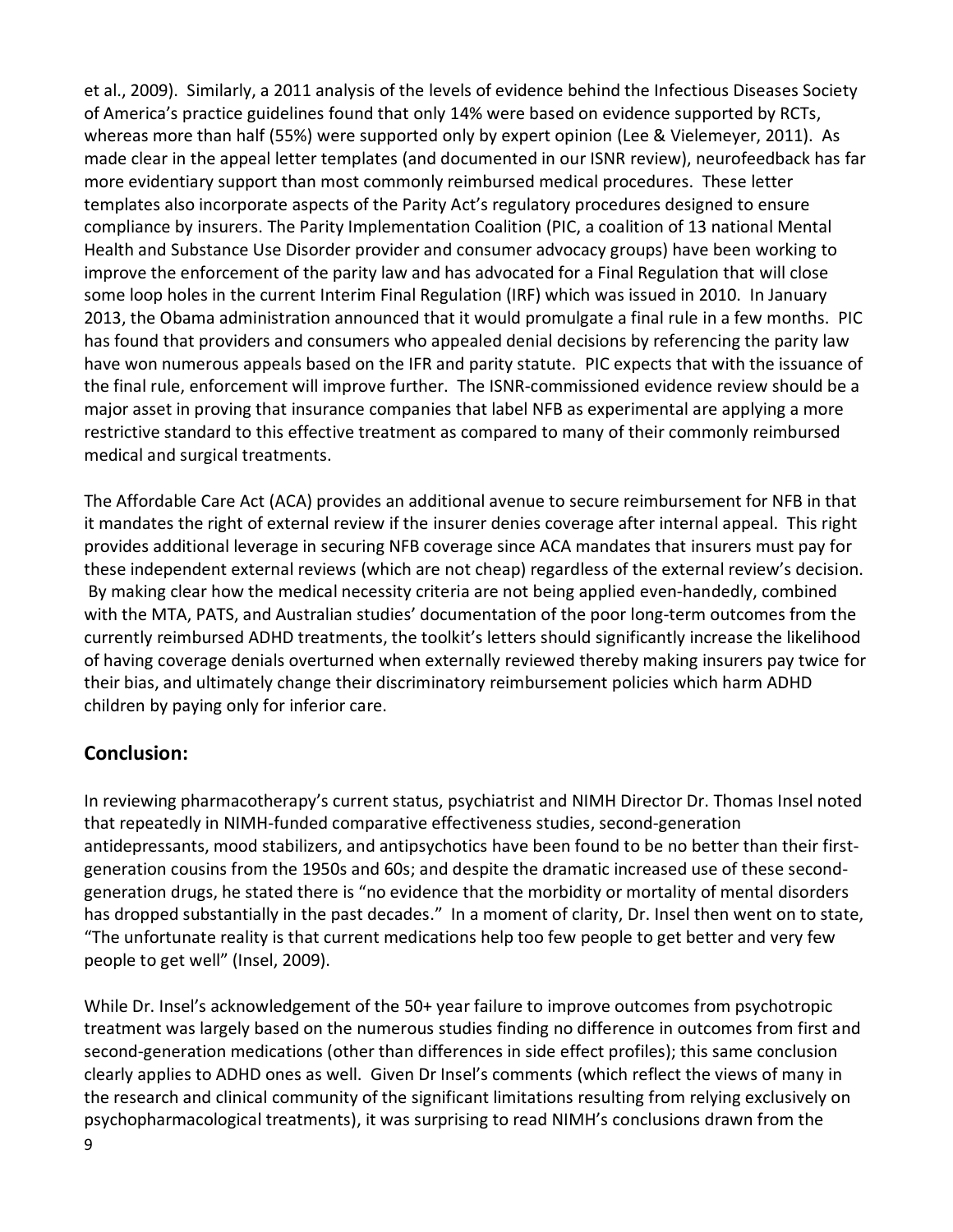recently published PATS study that they funded. The press release noted that after 6 years there was high symptom severity and impairment for these children with 89% still meeting the diagnostic criteria for ADHD regardless of whether or not they were 'on or off' medication during follow-up (and remember, each preschooler's parents had also received extensive parent training at the study's outset). Despite the clear implications from these findings, and those from the MTA Cooperative study, for the need to dedicate research dollars into investigating alternatives to ADHD medications, the press release's "What's Next" section states, "In an effort to improve outcomes for these children, more research is needed on the effects of ADHD medications on preschoolers over the long term, as well as the effects of combining different medications" (emphasis added, NIMH website).

While we support the search for more effective treatments for ADHD, including pharmacological ones, we do not understand why NIMH does not allocate more funds to support research-based alternative interventions for this debilitating illness. With almost 40 years of research establishing NFB's effectiveness, we don't understand the reluctance of US research agencies to not fund comparative research evaluating NFB's effectiveness relative to the established treatments of stimulants and behavior therapy. In this regards, Duric et al. (2012) recently published a large randomized controlled trial comparing NFB to stimulant medication and combined NFB/medication. This Norwegian study found that NFB was as effective as the other two treatments in reducing ADHD's core symptoms. Furthermore, although not reaching statistical significance, the researchers found that standalone NFB treatment averaged more than twice the improvement in parental ratings of attention than the other two treatments, and NFB's effect size was larger than them both on the inattention and hyperactivity subscales as well as the ADHD total score measure. The contrast between the MTA study's findings and those from Duric et al. are telling. Whereas in the MTA study, 14 months of intensive multicomponent BT combined with SMM failed to provide any additional benefit over medication alone in reducing ADHD's core symptoms; in the Duric study stimulant medication combined with NFB failed to provide any additional benefit in reducing ADHD's core symptoms over a mere 30 sessions of NFB as a standalone treatment.

It is a testimony to NFB researchers world-wide that they have accomplished this level and scope of research with no US taxpayer funding other than the recent small feasibility study in which none of the nine study authors had any prior NFB expertise as evidenced in their biographies at the end of the article (Arnold et al., 2012). We doubt that NIMH has ever before funded researchers with no expertise in the treatment that they were investigating (and this was certainly not the case in the MTA and PATS studies). This lack of expertise resulted in the OSU researchers using auto-thresholding software for conducting NFB, a method that is rejected by NFB's leading scientists since it violates the most basic principles of operant conditioning on which NFB is based. Neurofeedback is the only treatment that combines the real-time measurement of brain functioning, with the scientificallyestablished principles of operant conditioning, to treat the underlying neuronal dysregulation that is commonly found in those diagnosed with ADHD, and it therefore warrants NIMH funding to enhance further NFB's efficiency and effectiveness.

Almost 40 years after the seminal reversal design studies by Drs. Lubar and Shouse demonstrated that neurofeedback was the 'mechanism of change' resulting in the clear reduction of ADHD's core symptoms, NIMH, NFB's critics, and healthcare insurers still classify it as an 'experimental' treatment while clinging to their preferred ones which have repeatedly been found not to result in sustained benefit for those who have ADHD. ADHD children and their families cannot wait any longer. It will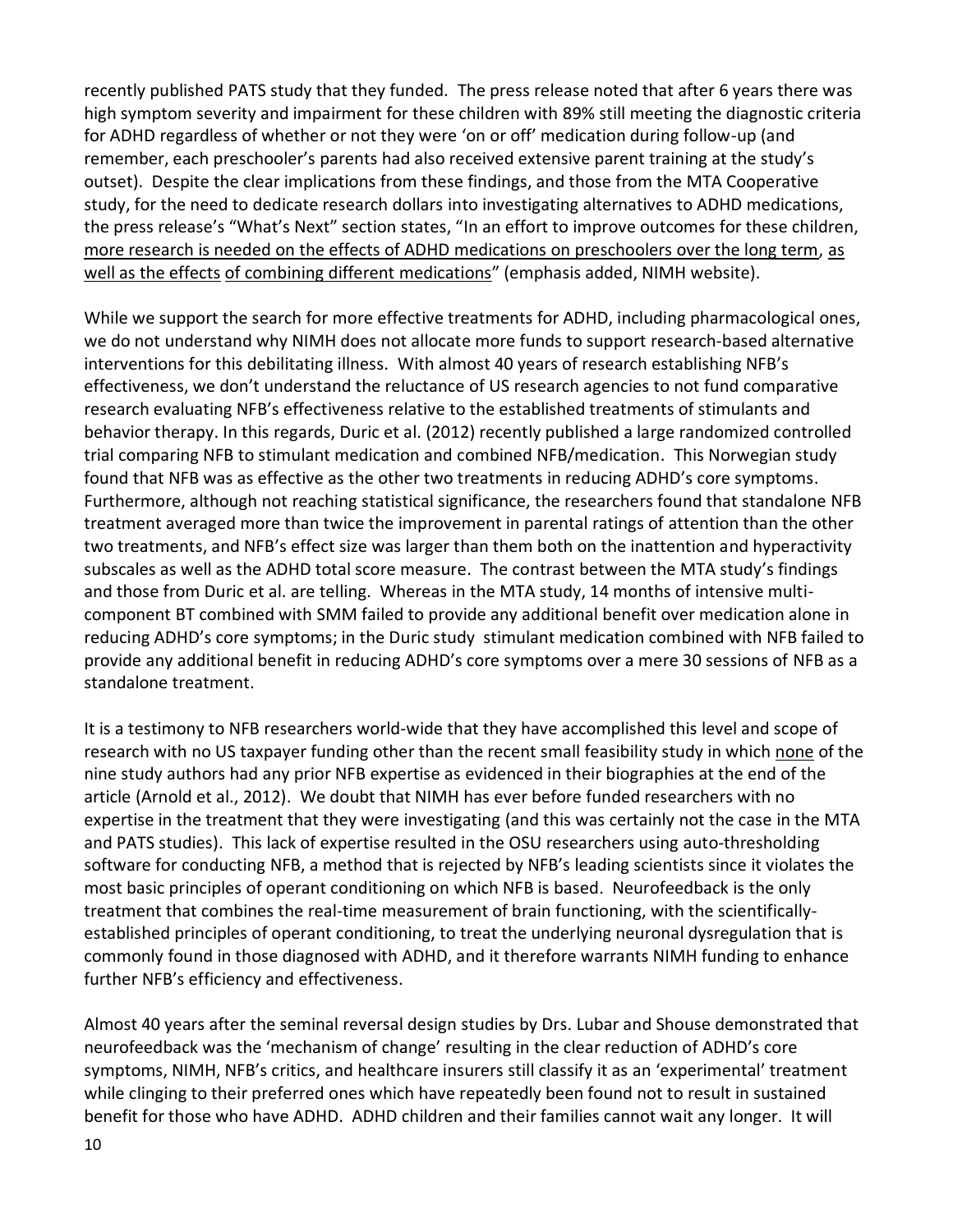take concerted action by NFB clinicians and those they treat, using the provisions of the Parity Act and ACA, to end the evidentiary and reimbursement bias against neurofeedback, and thereby facilitate its wide-spread adoption as an effective treatment for ADHD. To aide this effort, ISNR's board has posted on its website our evidence-based review and the letter templates to use in appealing insurers' denial of coverage for neurofeedback.

| Table 1                                                      |
|--------------------------------------------------------------|
| <b>Systematic Medication Management and Behavior Therapy</b> |
| <b>Components in the MTA Cooperative Study</b>               |

| Systematic<br>Medication | Systematic medication management included:                                                                                                                                                                                                                                                                                                                                                                                                                                                                                                                                                                                                       |
|--------------------------|--------------------------------------------------------------------------------------------------------------------------------------------------------------------------------------------------------------------------------------------------------------------------------------------------------------------------------------------------------------------------------------------------------------------------------------------------------------------------------------------------------------------------------------------------------------------------------------------------------------------------------------------------|
| Management               | An initial 28-day double-blind, daily switch titration of methylphenidate hydrochloride, using<br>5 randomly ordered repeats each of placebo, 5mg, 10 mg, and 15 or 20 mg given at breakfast<br>and lunch with a half dose in the afternoon. Experienced clinicians blindly reviewed graphs<br>of daily-administered parent and teacher ratings of the child's responses to each of the three<br>doses and placebo and by consensus selected his/her best dose. The agreed-on dose (if not<br>placebo) became the child's initial maintenance dose. This was done to yield optimal<br>symptom reduction and minimal side effects for each child. |
|                          | If the child did not obtain an adequate response to methylphenidate during titration, the<br>pharmacotherapist performed non-blinded trials of 3 or more additional medications, and<br>evaluating the effectiveness of each of these trials based on parent and teacher ratings of<br>the child's responses to same.                                                                                                                                                                                                                                                                                                                            |
|                          | Provided monthly half-hour office visits with the pharmacotherapist to review parent<br>concerns, evaluate progress, and provide advice, support, and recommend readings to the<br>parent.                                                                                                                                                                                                                                                                                                                                                                                                                                                       |
|                          | The pharmacotherapist communicated monthly by phone with the child's teachers and<br>readjusted medications if the child was not doing well.                                                                                                                                                                                                                                                                                                                                                                                                                                                                                                     |
|                          | Cost Estimate: Selection of optimal dose \$800                                                                                                                                                                                                                                                                                                                                                                                                                                                                                                                                                                                                   |
|                          | 13 half-hour office visits x \$110 per visit = \$1,430                                                                                                                                                                                                                                                                                                                                                                                                                                                                                                                                                                                           |
|                          | 13 teacher phone calls x \$40 per call = \$520                                                                                                                                                                                                                                                                                                                                                                                                                                                                                                                                                                                                   |
|                          | 14 months of medication x \$100 per month = \$1,400.00                                                                                                                                                                                                                                                                                                                                                                                                                                                                                                                                                                                           |
|                          | Total Cost Estimate: \$800+\$1,430+\$520+\$1,400 = \$4,150.00                                                                                                                                                                                                                                                                                                                                                                                                                                                                                                                                                                                    |
| <b>Parent Training</b>   | Parent training involved 27 group and 8 individual sessions per family. It began weekly on<br>randomization, concurrent with biweekly teacher consultation; both were tapered over time.<br>The same therapist-consultant conducted parent training and teacher consultation.                                                                                                                                                                                                                                                                                                                                                                    |
|                          | Cost Estimate: 27 group sessions $x$ \$50 per group = \$1,350                                                                                                                                                                                                                                                                                                                                                                                                                                                                                                                                                                                    |
|                          | 8 individual sessions x \$120 per session = \$960                                                                                                                                                                                                                                                                                                                                                                                                                                                                                                                                                                                                |
| Child-Focused            | Child-focused treatment involved an 8-week, 5-days-per-week, 9-hours per-day summer                                                                                                                                                                                                                                                                                                                                                                                                                                                                                                                                                              |
| Treatment                | camp using intensive behavioral interventions administered by counselors/aides, supervised                                                                                                                                                                                                                                                                                                                                                                                                                                                                                                                                                       |
|                          | by the same teacher-consultants who performed parent training and teacher consultation.                                                                                                                                                                                                                                                                                                                                                                                                                                                                                                                                                          |
|                          | Behavioral interventions were delivered in group-based recreational settings, and included a                                                                                                                                                                                                                                                                                                                                                                                                                                                                                                                                                     |
|                          | point system tied to specific rewards, time out, social reinforcement, modeling, group                                                                                                                                                                                                                                                                                                                                                                                                                                                                                                                                                           |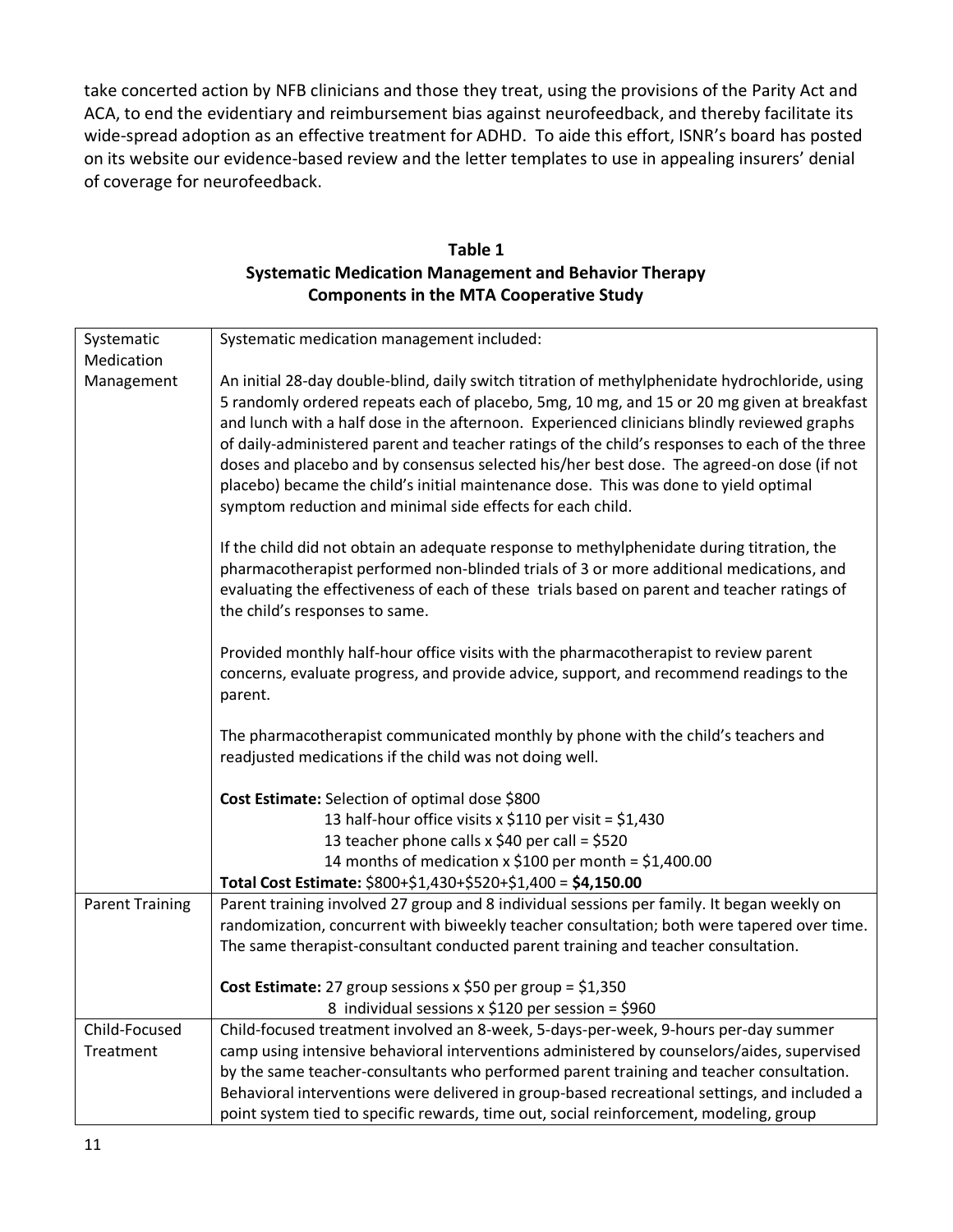|                       | problem-solving, sports skills, and social skills training. The summer treatment program                    |
|-----------------------|-------------------------------------------------------------------------------------------------------------|
|                       | included classrooms that provided individualized academic skills practice and reinforcement                 |
|                       | of appropriate classroom behavior.                                                                          |
|                       |                                                                                                             |
|                       | Cost Estimate: $$300$ per week x 8 weeks = $$2,400$                                                         |
| School-Based          | School-based treatment had 2 components: 10 to 16 sessions of biweekly teacher                              |
| Treatment             | consultation focused on classroom behavior management strategies and 12 weeks (60                           |
|                       | school days) of a part-time, behaviorally trained, paraprofessional aide working directly with              |
|                       | the child. The aides had been counselors in the summer camp, and the program continued in                   |
|                       | the fall, to help generalize treatment gains made in the camp into the classroom. Throughout                |
|                       | the school year, a daily report card linked home and school. The daily report card was a 1-                 |
|                       | page teacher-completed checklist of the child's successes on specific preselected behaviors,                |
|                       | and was brought home daily by the child to be reinforced by the parent with home-based                      |
|                       | rewards (eg, television time, snacks).                                                                      |
|                       |                                                                                                             |
|                       | Cost Estimate: 16 teacher consultation sessions x \$120 per session = \$1,920                               |
|                       | 60 days of in-school aide x \$80 per day = \$4,800                                                          |
|                       | Total Cost Estimate for BT: \$1,350+\$960+\$2,400+\$1,920+\$4,800 = \$11,430                                |
| <b>Combined SMM</b>   | Combined SMM/BT treatment provided all of the treatment components outlined above in                        |
| and BT                | an integrated manner. Information was regularly shared between the behavioral                               |
|                       |                                                                                                             |
|                       | psychologist/teacher-consultant and pharmacotherapist. Manualized guidelines determined                     |
|                       | if and when an adjustment in one treatment should be made versus first intervening with<br>the other first. |
|                       |                                                                                                             |
|                       | Cost Estimate: Information sharing and ongoing psychologist/pharmacotherapist                               |
|                       | consultations \$1,000.00                                                                                    |
|                       |                                                                                                             |
|                       | Total Cost Estimate: \$1,000+\$4,150+\$11,430 = \$16,580                                                    |
| Additional            | The SMM, BT, and combined SMM/BT groups were authorized up to 8 additional sessions to                      |
| Treatment             | use when needed to address clinical emergencies and/or instances of possible dropout from                   |
|                       | the study. At the end of the 14 months of study-directed treatment, these children/families                 |
|                       | were also provided with recommendations for ongoing treatment as warranted combined                         |
|                       | with referrals to medical and behavioral health professionals practicing in their community.                |
| Referral to           | Parents of children assigned to community care were provided a report of the initial study                  |
| <b>Community Care</b> | assessments along with a list of community mental health resources and may or may not                       |
|                       | have followed through with treatment. Two-thirds of the community care children received                    |
|                       | ADHD medications from their own provider during at least part of the 14 months.                             |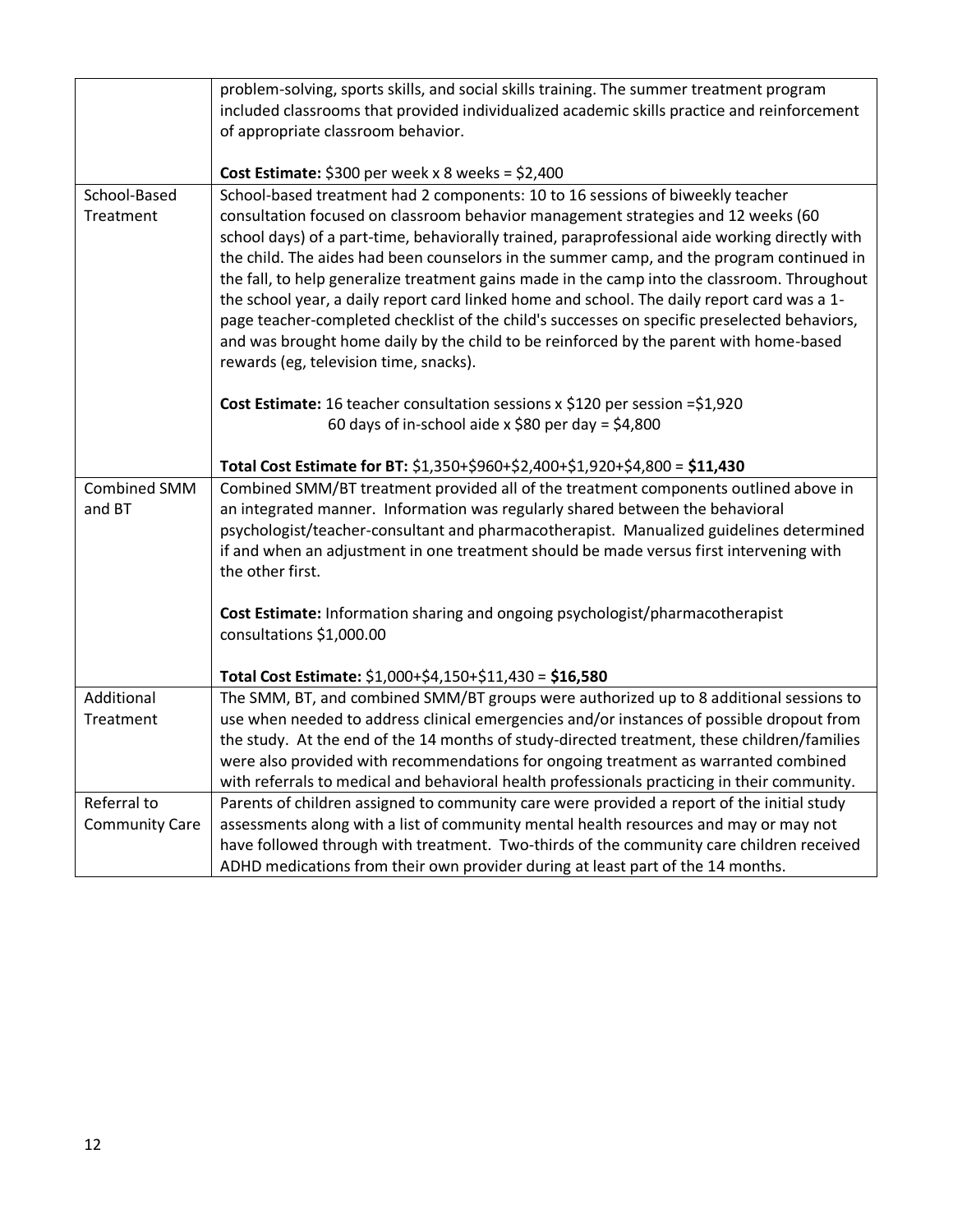### **References:**

Arnold, L. E., Lofthouse, N., Hersch, S., Pan, X., Hurt, E., Bates, B… Grantier, C. (2012). EEG neurofeedback for ADHD: Double-blind sham-controlled randomized pilot feasibility trial. *Journal of Attention Disorders*, doi:10.1177/1087054712446173.

Barkley, R. A. (1987). *Defiant children: A clinician's manual for parent training*. New York, NY: Guilford Press.

Barkley, R. A. (1992). Is EEG biofeedback treatment effective for ADHD children? Proceed with much caution. *Attention Deficit Disorder Advocacy Group newsletter*.

Barkley, R. website accessed March 1, 2013:<http://www.russellbarkley.org/factsheets/adhd-facts.pdf>

Centers for Disease Control and Prevention. Increasing prevalence of parent-reported attention deficit/hyperactivity disorder among children: United States, 2003–2007. (2010). *MMWR Morbidity & Mortality Weekly Report*, 59(44), 1439 –1443.

Duric, N. S., Assmus, J., Gundersen, D. I., & Elegen, I. B. (2012). Neurofeedback for the treatment of children and adolescents with ADHD: A randomized and controlled clinical trial using parental reports. *BMC Psychiatry*, Published online August 10, 2012. doi: 10.1186/1471-244X-12-107

FDA website accessed March 1, 2013: [http://www.accessdata.fda.gov/drugsatfda\\_docs/label/2003/21475\\_methylin\\_lbl.pdf.](http://www.accessdata.fda.gov/drugsatfda_docs/label/2003/21475_methylin_lbl.pdf)

Gani, C., Birbaumer, N., & Streh, l. U. (2008). Long term effects after feedback of slow cortical potentials and of theta-beta-amplitudes in children with attention-deficit/hyperactivity disorder (ADHD). *International Journal of Bioelectromagnetism,* 10(4), 209-232.

Hammond, D.C. (2011). What is neurofeedback: An update. *Journal of Neurotherapy*, 15, 305–336.

Hodgson, K., Hutchinson, A. D., & Denson, L. (2012). Nonpharmacological treatments for ADHD: A meta-analytic review. *Journal of Attention Disorders,* published online May 29, 2012, doi:10.1177/1087054712444732.

Insel, T. R. (2009). Disruptive insights in psychiatry: Transforming a clinical discipline. *Journal of Clinical Investigation*, *119*(4), 700–705.

Jensen, P. S., Arnold, L. E., Swanson, J. M., Vitiello B., Abikoff, H. B., Greenhill, L. L…., Hur, K. (2007). 3 year follow-up of the NIMH MTA study. *Journal of the American Academy of Child & Adolescent Psychiatry*, 46(8), 989-1002.

Kirsch, I. (2009). *The emperor's new drugs: Exploding the antidepressant myth*. London: The Bodley Head.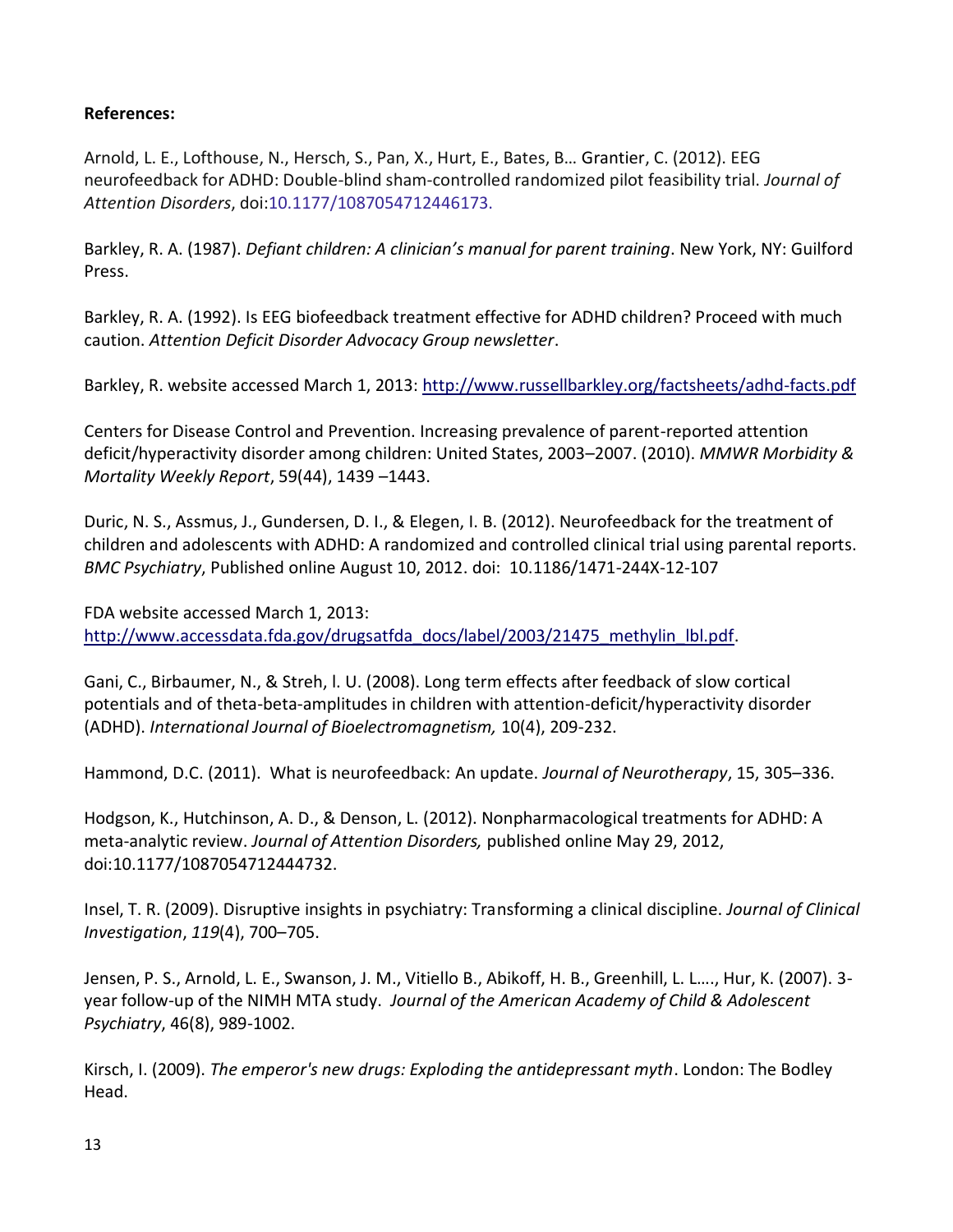Lee, D. H. & Vielemeyer, O. (2011). Analysis of overall level of evidence behind Infectious Diseases Society of America practice guidelines. *Archives of Internal Medicine*, 171(1), 18-22.

Lofthouse, N., Arnold, L. E., Hersch, S., & Hurt, E. (2012). Current status of neurofeedback for attentiondeficit/hyperactivity disorder. *Current Psychiatry Report*, 14(5), 536-42.

Lofthouse, N., Arnold, L. E., Hersch, S., Hurt, E., & Debeus, R. (2012). A review of neurofeedback treatment for pediatric ADHD. *Journal of Attention Disorders*, 16, 351-372.

Lofthouse, N., McBurnett, K., Arnold, L. E., & Hurt, E. (2011). Biofeedback and neurofeedback treatment for ADHD. *Psychiatric Annals*, 41 (1), 42-48.

Loo, S. & Barkley, R. A. (2005). Clinical utility of EEG in Attention Deficit Hyperactivity Disorder. *Applied Neuropsychology,* 12(2), 64–76.

Lubar, J. F. & Shouse, M. N. (1976). EEG & behavioral changes in a hyperkinetic child concurrent with training of the sensorimotor rhythm (SMR): A preliminary report. *Biofeedback & Self-Regulation, 3*, 293-306.

Lubar, J. F., Swartwood, M. O., Swartwood, J. N., & O'Donnell, P. (1995). Evaluation of the effectiveness of EEG neurofeedback training for ADHD in a clinical setting as measured by changes in TOVA scores, behavioral ratings, and WISC-R performance. *Biofeedback and Self-Regulation*, 20, 83-99.

MTA Cooperative Group. (1999). A 14-month randomized clinical trial of treatment strategies for attention-deficit/ hyperactivity disorder. *Archives of General Psychiatry*, 56(12), 1073–1086.

MTA Cooperative Group. (2004a). National Institute of Mental Health Multimodal Treatment Study of ADHD follow-up: 24-month outcomes of treatment strategies for attention-deficit/hyperactivity disorder. *Pediatrics,* 113, 754-761.

MTA Cooperative Group. (2004b). National Institute of Mental Health multimodal treatment study of ADHD follow-up: Changes in effectiveness and growth after the end of treatment. *Pediatrics*, 113, 762- 169.

Molina, B. S., Hinshaw, S. P., Swanson, J. M., Arnold, L. E., Vitiello B., Jensen, P. S…., MTA Cooperative Group. (2009). The MTA at 8 years: Prospective follow-up of children treated for combined-type ADHD in a multisite study. *Journal of the American Academy of Child & Adolescent Psychiatry*, 48(5), 484-500.

NIMH website accessed March 1, 2013: [http://www.nimh.nih.gov/science-news/2013/long-term](http://www.nimh.nih.gov/science-news/2013/long-term-course-of-adhd-diagnosed-in-preschool-years-can-be-chronic-and-severe.shtml)[course-of-adhd-diagnosed-in-preschool-years-can-be-chronic-and-severe.shtml](http://www.nimh.nih.gov/science-news/2013/long-term-course-of-adhd-diagnosed-in-preschool-years-can-be-chronic-and-severe.shtml)

Olfson, M., Blanco, C., Liu, S. M., Wang, S., & Correll, C. U. (2012). National trends in the office-based treatment of children, adolescents, and adults with antipsychotics. *Archives of General Psychiatry*, 69(12), 1247-56.